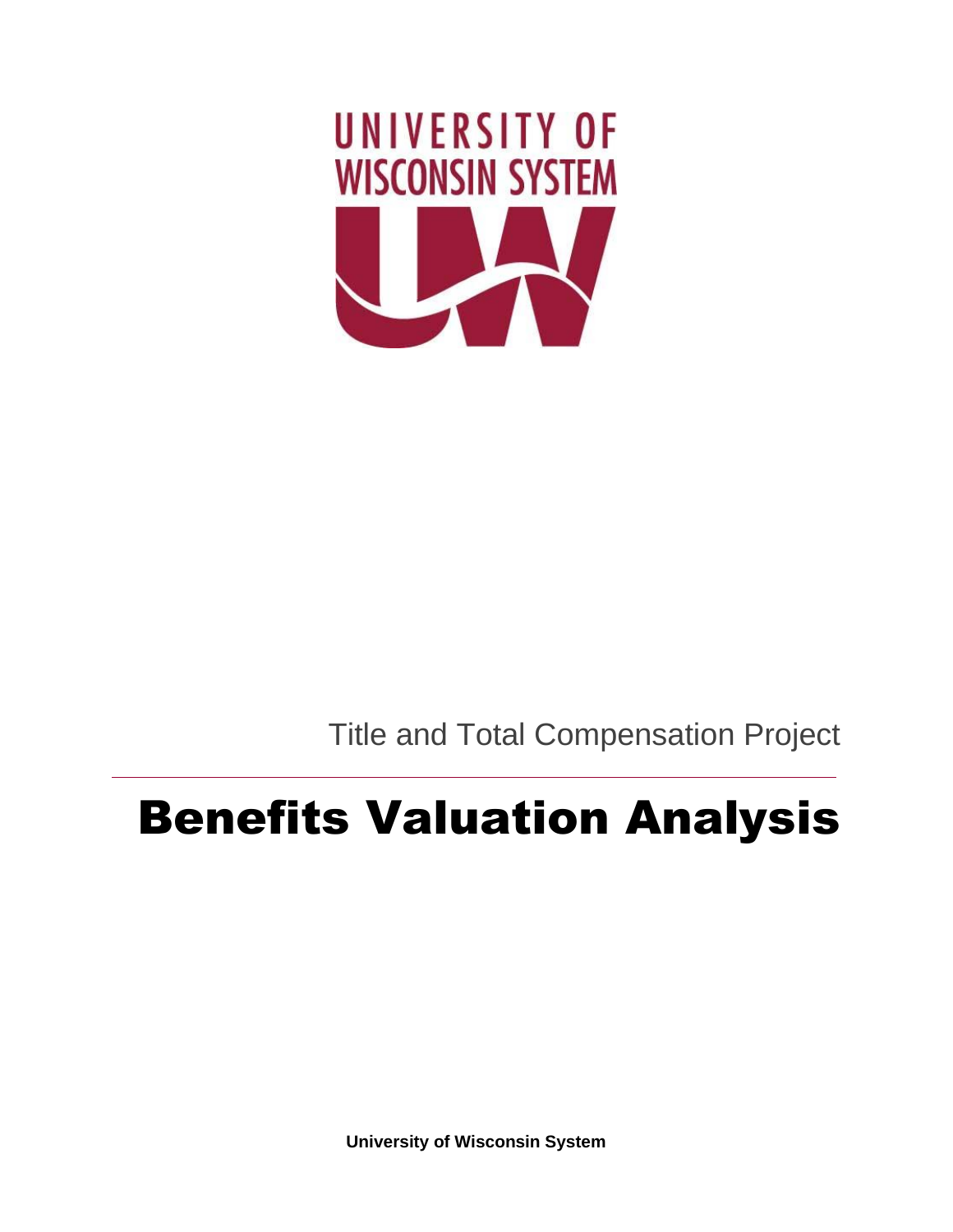# **Overview**

The Benefits Valuation Analysis quantifies the relationship of the value of the University of Wisconsin' benefits to the value provided by its selected peers. Peers include universities from across the country as well as Wisconsin public and private employers. Mercer consulting gathered the relevant data from peer groups and provided comparative analysis between UW benefits and the market data. The results of the analysis serve as a ranking of how the University of Wisconsin compares to its peers.

# Who did we compare our UW benefits offerings to?

Benefits are valued using a sample, composite workforce made up of representative organizations that vary by industry, size, and geography.



# **UNIVERSITY PEER GROUPS**

**Peer Group 1: Large Public Universities** (ex: Big 10, UCLA, Berkley, Texas, Washington

**Peer Group 2: Public and Private Universities:** (ex: Marquette, NC, SUNY, Cleveland)

**Peer Group 3: Large Private Universities:** (ex: Boston, Cornell, Duke, Harvard)



# **WISCONSIN PEER GROUPS**

**Peer Group 1: Large Private Corporations and Public Municipalities:** (ex: City of Madison, CUNA Mutual, Kohler, Madison Metro School District, TDS Telecom)

**Peer Group 2: Milwaukee Based Organizations** (ex: Kohls, Lands' End, Northwestern Mutual)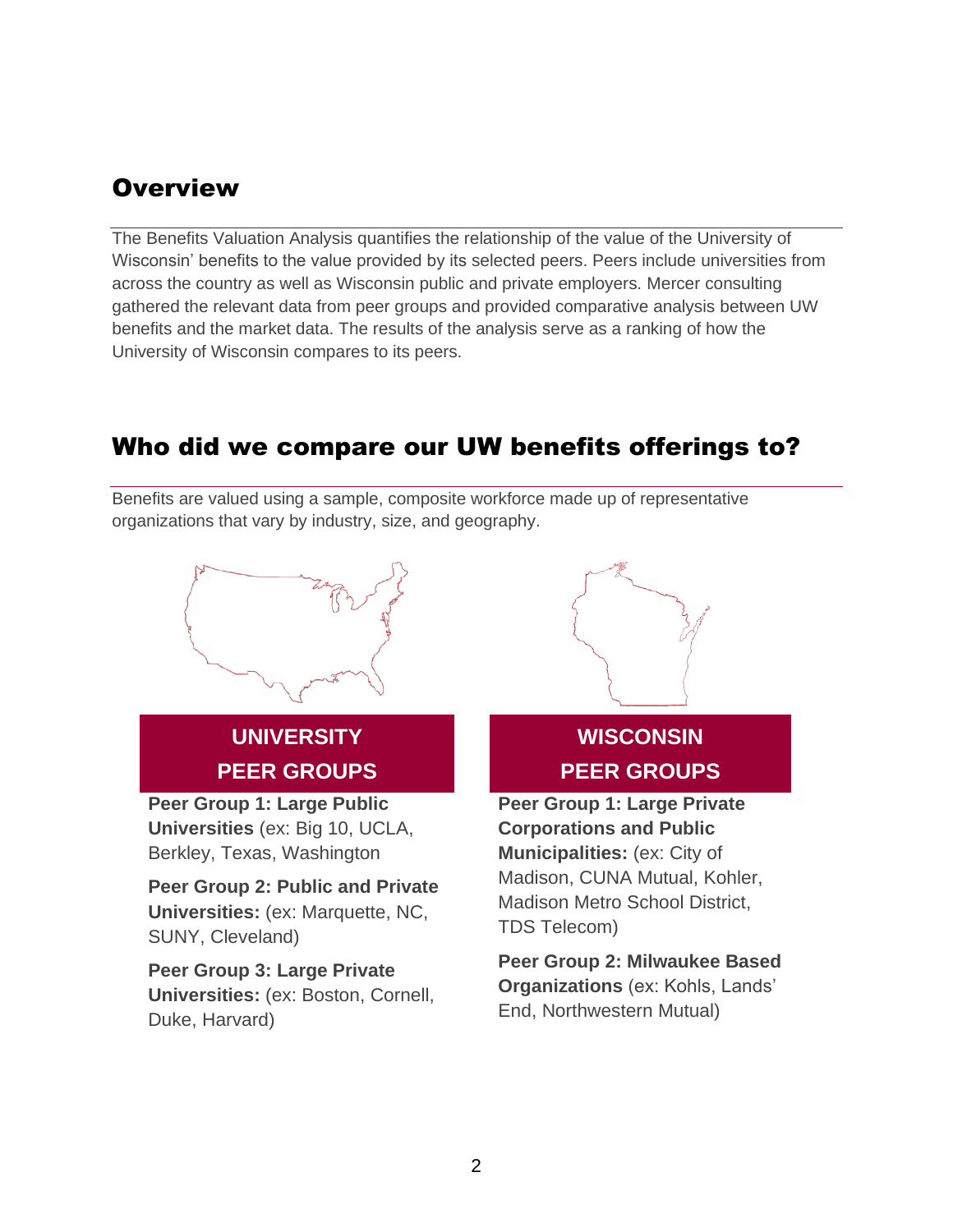# How did UW benefits offerings stand up to our peers?

# UNIVERSITY OF WISCONSIN SYSTEM

**University of Wisconsin System provides competitive benefit offerings across both University and Wisconsin Peer Groups**

#### **UW leads in these areas**

**Retirement** among Wisconsin competitors **Health/Group** among Wisconsin competitors **Post-Retirement** among Wisconsin competitors **Time Loss** among Wisconsin competitors

**Health/Group** among University peers **Dental** among University peers **Life Insurance** among University peers

## **UW can improve here**

**Dental** among Wisconsin competitors **Life Insurance** among Wisconsin competitors

**Retirement** among University peers **Paid Leave** among University peers

# VERSITY

#### University Peer Group

#### **UW leads across University peers by 2 to 4%**

- Health/Group: competitive to favorable, to 20% above median
- Time Loss: competitive, 5% below median
- Retirement/Savings: competitive to unfavorable, 3-16% below median

#### Wisconsin Peer Group

#### **UW leads across Wisconsin peers by 5 to 29%**

- Retirement/Savings: competitive to 1% above median
- Health/Group: favorable, 9-62% above median
- Time Loss: competitive, 4-18% above median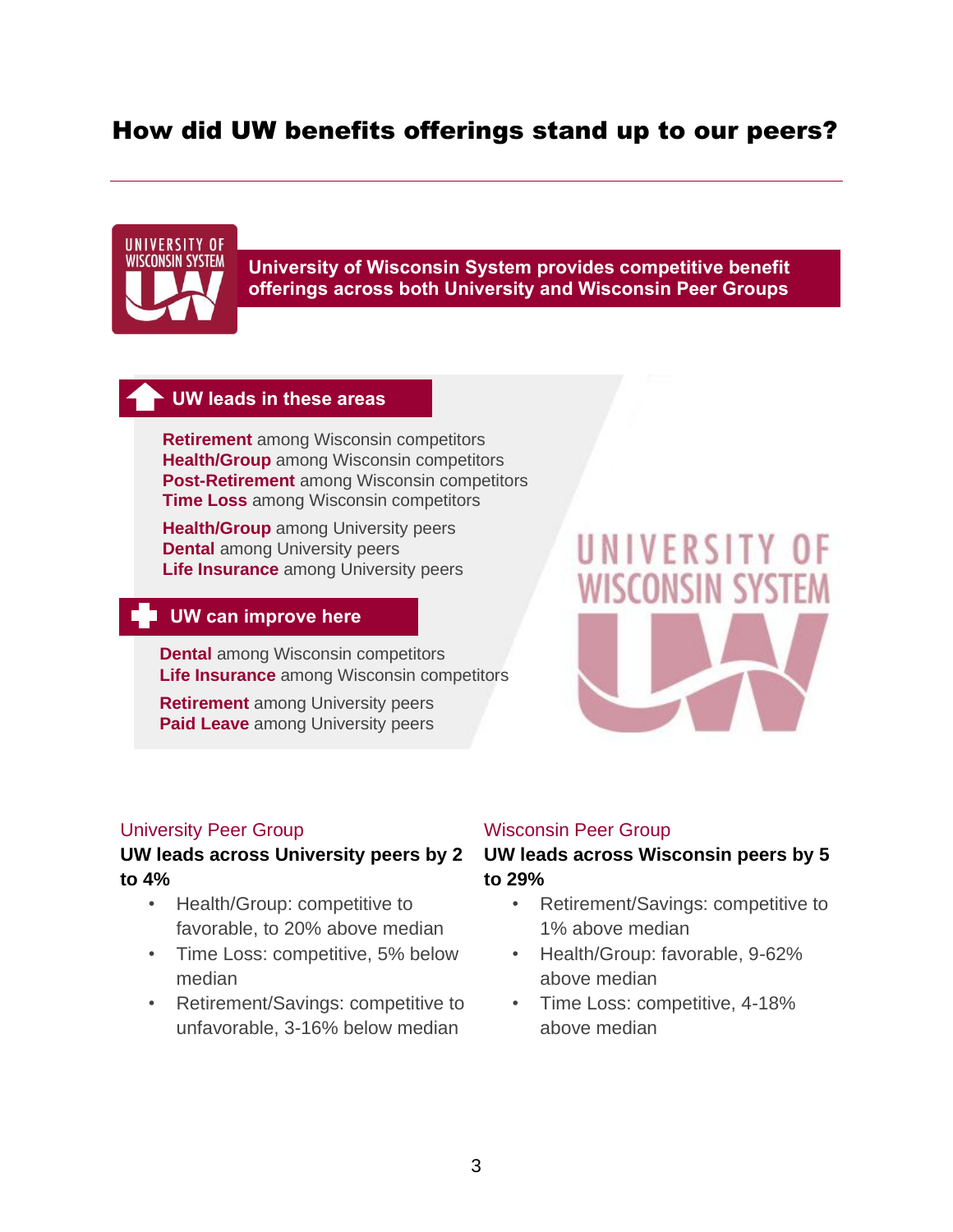# Wisconsin Peer Groups

#### **Wisconsin Peer Group 1**

**Large Private Corporations and Public Municipalities**



- o University of Wisconsin's position results from favorable comparisons in the health/group and time loss areas combined with a competitive comparison in the retirement/savings area
- Retirement/Savings: **Competitive**, 1% above median
- Health/Group: **Favorable**, 62% above median
- Time Loss: **Favorable**, 18% above median

#### **Wisconsin Peer Group 2**

**Milwaukee Based Organizations** 



#### **UW ranked 1 out of 8**

- o **UW exceeds peer group median by 5%**
- o University of Wisconsin's position results from favorable comparisons in the health/group and time loss areas combined with a competitive comparison in the retirement/savings area
- Retirement/Savings: **Competitive**, equals median
- Health/Group: **Favorable**, 9% above median
- Time Loss: **Competitive**, 4% above median

# University Peer Groups

#### **University Peer Group 1**

**Large Public Universities**



- Time Loss: **Competitive**, 5% below median